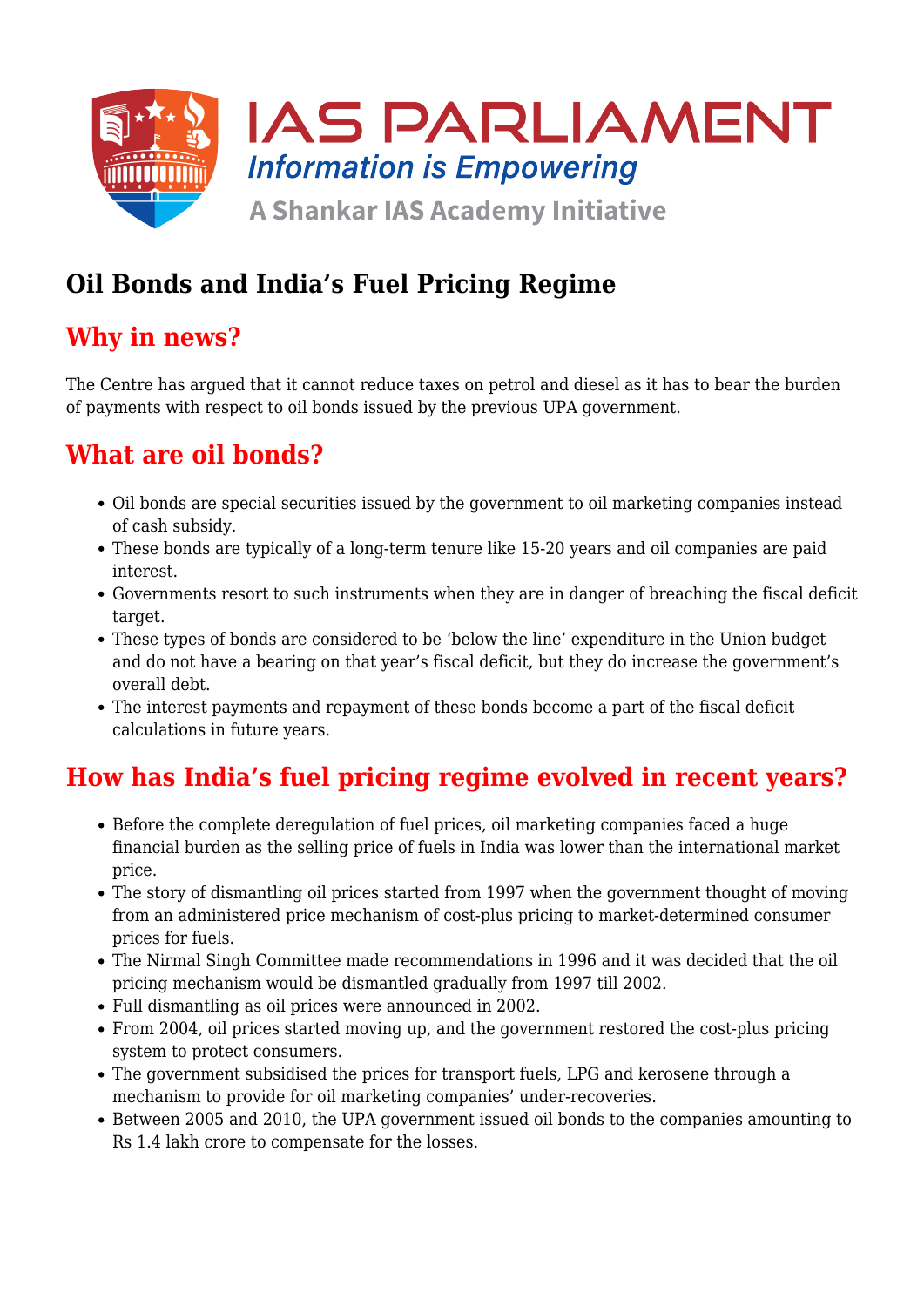## **What is the current issue with oil bonds?**

- Prices of petrol and diesel are climbing steeply and the Centre has been under pressure to cut the high taxes on fuel.
- The price of petrol has been increased 39 times and decreased once in 2021-22, while that of diesel has been increased 36 times and decreased twice.
- The government has so far been reluctant to cut taxes as excise duties on petrol and diesel are a major source of revenue.
- It pointed out that the bonds issued by the UPA government have weakened the financial position of the oil marketing companies and added to the government's fiscal burden now.
- The government has to repay a principal amount of Rs 10,000 crore this year in addition to Rs 10,000 crore paid annually as interest over the last decade.
- Budget documents show that such bonds will be up for redemption over the next few years till 2026.

pperv

What are oil bonds and why

are they not issued any more? Are they

linked to the Centre's

reluctance to cut ex-

cise duties? Vignesh

**R & Sumant Sen** 

take a look

5. DEBTS & INTEREST | Debt due to oil

period stands at ₹37,340 crore

DEBT

**AFFURAL** 

(FLAKH

CRORE)

**1.5 LAKH** 

**TLAKH** 

**O.S.LAKH** 

bonds reached ₹1.44 lakh crore by 2010.

After deregulation, no more bonds were issued. Bonds that matured were repaid, leaving ₹1.31 lakh crore worth bonds to be paid between FY22 and FY26. The amount of interest to be paid during the same

12,500

7,500

2,500

INTEREST

PAYMENTS

(*t* CRORE)

1. SHARE OF THE PIE | The share of Centre's excise duty in Delhi's petrol price increased from 14% in May 2014 to 32% in Aug. 2021

| Price<br>build-up | <b>May 2014</b><br>(% share) | Aug. 16, 2021<br>(% share) |
|-------------------|------------------------------|----------------------------|
| <b>Base price</b> | ₹47.1 (66%)                  | ₹41.2 (40%)                |
| Centre's tax      | ₹10.4 (14%)                  | ₹32.9 (32%)                |
| Dealer's cut      | ₹2 (3%)                      | ₹3.8 (4%)                  |
| State's tax       | ₹11.9 (17%)                  | ₹23.5 (23%)                |
| Retail price      | ₹71.4 (100%)                 | ₹101.8 (100%)              |

2. PRICE COMPARISON | This sharp rise in the Centre's tax component meant that the petrol price kept increasing despite sharp falls in the crude oil price as depicted in the chart



### **What are the reasons for high price of fuels currently?**

- **Taxes-** The higher level of excise on transport fuels has led to higher VAT levies in States, which have in turn increased the prices.
- Taxes account for 58% of the retail selling price of petrol and 52% of the retail selling price of diesel.
- **Depreciation of rupee** The Rupee has depreciated in the recent past adding to the increased cost.
- **Increased share of energy imports** The share of energy imports has gone from 70% to